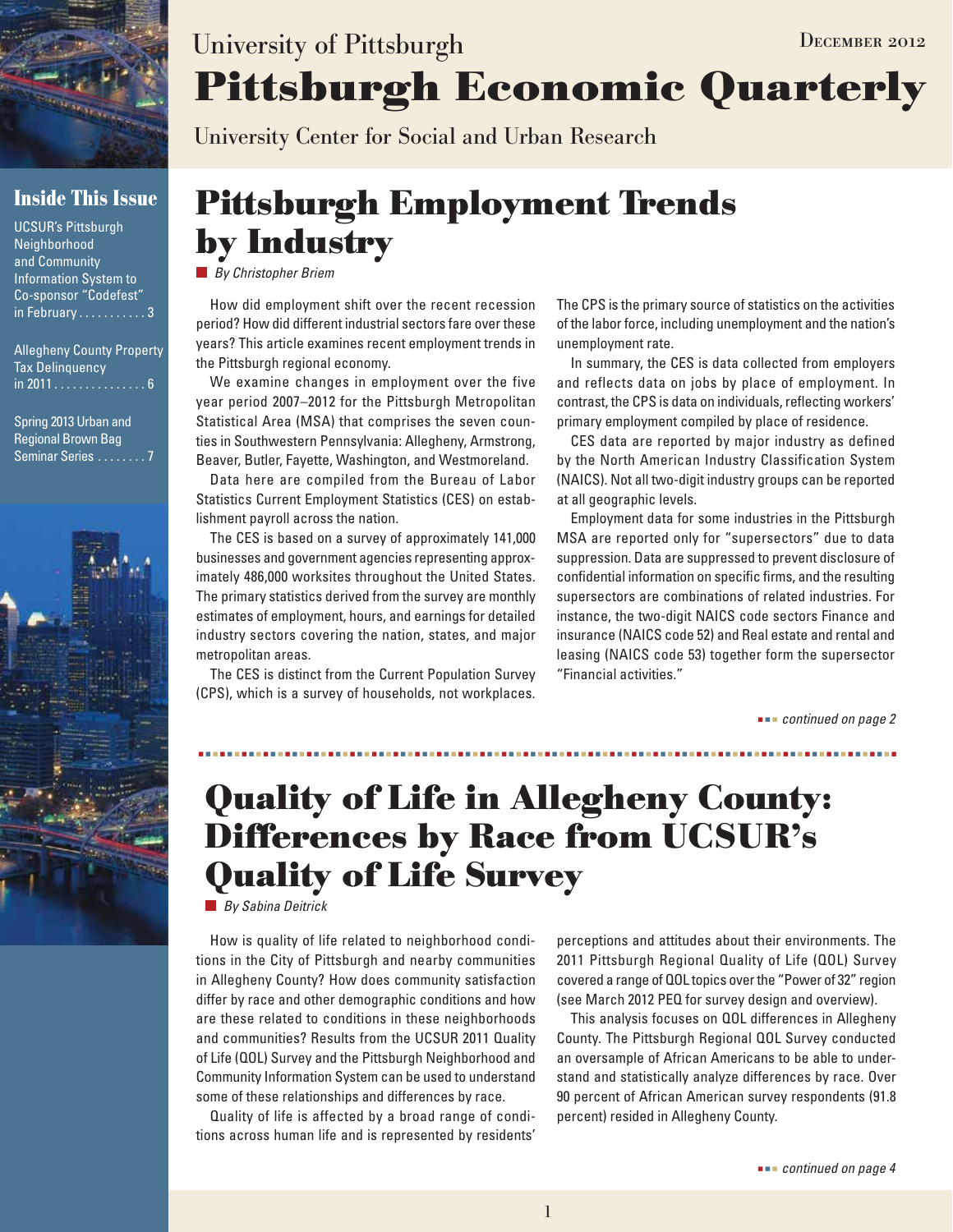### **Pittsburgh Employment Trends by Industry**

 *continued from page 1*

The supersector Leisure and hospitality includes the Arts, entertainment, and recreation (NAICS 71) and Accommodations and food services (NAICS 72) industries, and the supersector Transportation and utilities includes several industries related to Transportation (NAICS code 48-49) and the Utilities (NAICS code 22). When data for the Pittsburgh MSA is limited to a particular supersector, only the comparable national data at the supersector level are reported.

The data here are focused on the most recent five year period through October 2012. This period includes the national recession that began in December 2007 and lasted through June 2009, as dated by the National Bureau of Economic Research.

Total private sector employment in the Pittsburgh region grew by 2.3 percent between 2007 and 2012 to just over one million jobs, while public sector employment dropped by 3.1 percent over the same period to 124,000 jobs. Major job losses of ten percent or more over the period occurred in the Manufacturing (-11.0 percent), Construction (-15.0 percent), and Information (-14.3 percent) industries.

The largest meta-sector of the regional economy remains Health care and social assistance with 189,000 jobs in the Pittsburgh region as of October 2012. The sector also saw a 6.2 percent increase in job growth from 2007.

The number of jobs in Mining and logging doubled over the period to 10,000 positions in 2012, while double digit job growth was registered in Management of companies and enterprises and Educational services, which gained employment by 22.6 percent and 18.9 percent, respectively, between 2007 and 2012.

 Other major employment concentrations for the region include Retail trade with 129,000 jobs in 2012, a decrease of 1.5 percent in employment from 2007, and the supersector Leisure and hospitality, with 117,000 in employment in

2012, representing 6.4 percent more jobs from the beginning of the recession.

We compare employment in the Pittsburgh region by sector and supersector to comparable data to the United States to compare changes in the Pittsburgh region's share of national employment over the recession bookend years. For each industry, the Pittsburgh region's share of national employment is calculated. Total nonfarm employment for the Pittsburgh MSA was 1.2 million as of October 2012, which represented 0.9 percent of total nonfarm employment in the United States.

The Pittsburgh region's share of national employment varies significantly by sector and supersector and over time and is shown by ranking in the figure.

By sector, the region holds its largest share of national employment in Management of companies and enterprises, representing 1.9 percent of national employment in that industry in 2012 from 1.6 percent in 2007. Educational services is second in its share of national employment,

#### **Employment by Industry, Pittsburgh MSA and United States, 2007 and 2012 (in thousands)**

|                                         | October 2007      |             |                         | October 2012      |             |                        |                           |
|-----------------------------------------|-------------------|-------------|-------------------------|-------------------|-------------|------------------------|---------------------------|
| <b>Employment</b>                       | <b>Pittsburgh</b> | <b>U.S.</b> | <b>Share of</b><br>U.S. | <b>Pittsburgh</b> | <b>U.S.</b> | <b>Share of</b><br>U.S | <b>Change in</b><br>share |
| <b>Total Nonfarm</b>                    | 1,158             | 138,786     | 0.83%                   | 1,177             | 134,792     | 0.87%                  | $+0.04$                   |
| <b>Total Private</b>                    | 1,029             | 116,129     | 0.89%                   | 1,053             | 112,399     | 0.94%                  | $+0.05$                   |
| Mining and logging                      | $\overline{5}$    | 738         | $0.66\%$                | 10                | 836         | 1.21%                  | $+0.54$                   |
| Construction                            | 60                | 7,796       | 0.77%                   | 51                | 5,770       | 0.89%                  | $+0.11$                   |
| Manufacturing                           | 100               | 13,812      | 0.72%                   | 89                | 12,019      | 0.74%                  | $+0.02$                   |
| Wholesale trade                         | 49                | 6,052       | 0.81%                   | 47                | 5,665       | 0.83%                  | $+0.02$                   |
| <b>Retail Trade</b>                     | 131               | 15,523      | 0.84%                   | 129               | 14,840      | 0.87%                  | $+0.03$                   |
| Transportation and utilities            | 45                | 5,153       | 0.87%                   | 44                | 5,009       | 0.88%                  | $+0.01$                   |
| Information                             | 21                | 3,020       | 0.70%                   | 18                | 2,621       | 0.70%                  | $-0.00$                   |
| <b>Financial activities</b>             | 68                | 8,257       | 0.82%                   | 74                | 7,766       | 0.95%                  | $+0.13$                   |
| Professional and technical services     | 69                | 7,714       | 0.89%                   | 76                | 7,959       | 0.95%                  | $+0.06$                   |
| Management of companies and enterprises | 31                | 1,889       | 1.65%                   | 38                | 1,956       | 1.93%                  | $+0.28$                   |
| Administrative and waste services       | 58                | 8,592       | 0.68%                   | 56                | 8,256       | 0.68%                  | $-0.00$                   |
| <b>Educational services</b>             | 53                | 3,129       | 1.70%                   | 63                | 3,477       | 1.81%                  | $+0.11$                   |
| Health care and social assistance       | 178               | 15,530      | 1.14%                   | 189               | 17,134      | 1.10%                  | $-0.04$                   |
| Leisure and hospitality                 | 110               | 13,441      | 0.81%                   | 117               | 13,692      | 0.85%                  | $+0.04$                   |
| Other services                          | 53                | 5,483       | 0.96%                   | 53                | 5,398       | 0.98%                  | $+0.01$                   |
| Government                              | 128               | 22,657      | 0.57%                   | 124               | 22,393      | 0.55%                  | $-0.01$                   |

*Source: Bureau of Labor Statistics, Current Employment Statistics (CES), not seasonally adjusted*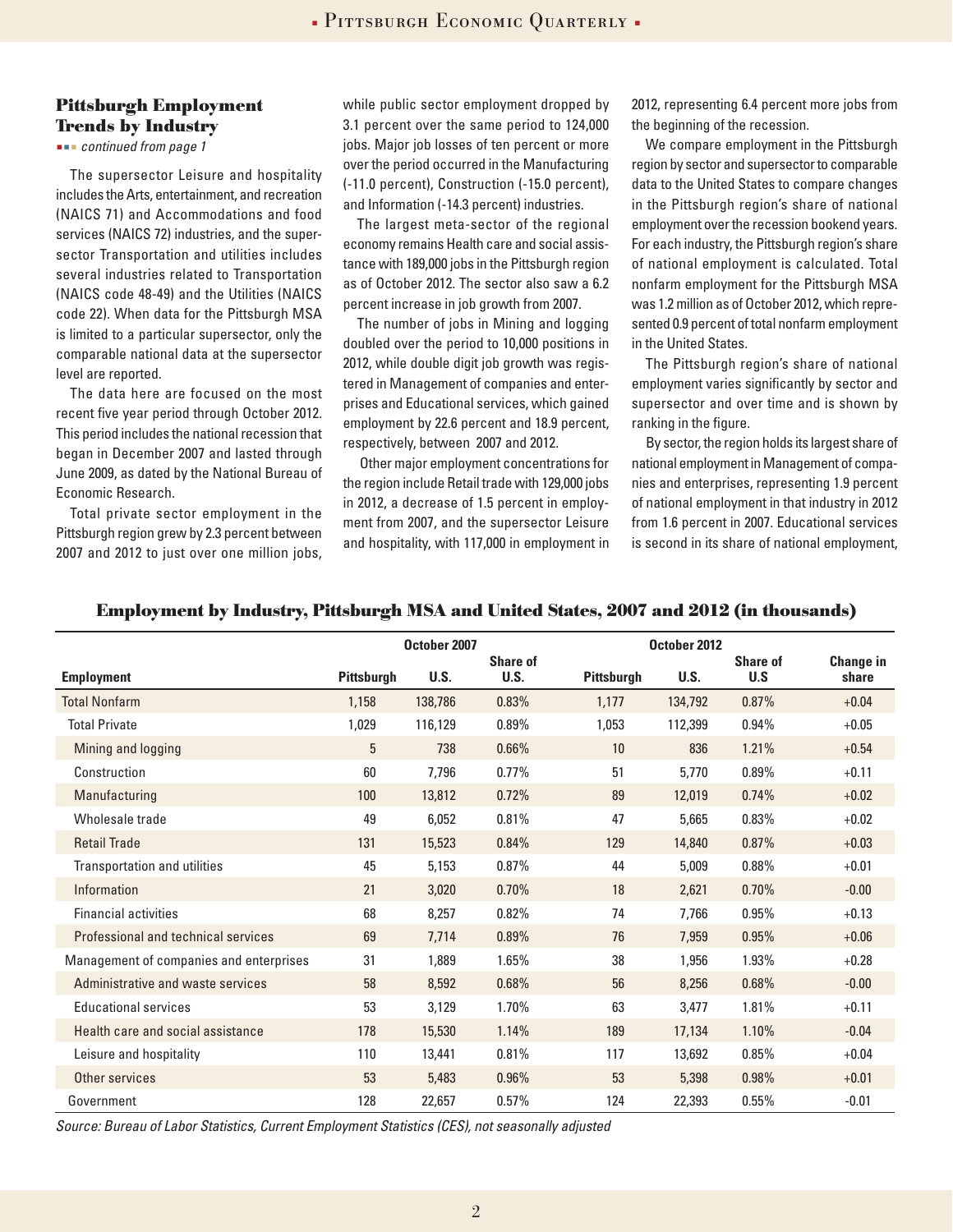

### **Share of National Employment by Industry, Pittsburgh MSA Industries, October 2012**

with 1.8 percent of national share in 2012.

Among private sector industries in the Pittsburgh region, the Manufacturing, Information, and Administrative services industries had the lowest relative employment share at approximately 0.7 percent of national employment for each industry.

Of all nonfarm industries, Government employment in the Pittsburgh region represented the lowest share of national employ-

ment at just 0.55 percent of the comparable national figure.

Over the last five years, the largest jump in the share of Pittsburgh regional employment relative to the nation has been for Mining and logging establishments.

Over the recession period, Pittsburgh-based Mining and logging establishments registered a change in share from 0.7 percent of national share in 2007 to 1.2 percent of national employment in 2012.

Other industries with substantial gains in share of national employment between 2007 and 2012 included Management of companies and enterprises, Financial activities, Educational services and Construction. While employment in construction fell in the region over the recession years, it gained in share since national employment in construction fell by 26.0 percent.

The Pittsburgh region's employment showed important gains over the recent recession years. In several industrial areas, growth in both total employment and share of national employment occurred between 2007 and 2012, including in the Management of companies and enterprises, Educational services, Mining and logging industries and Financial activities industries.

## **UCSUR's Pittsburgh Neighborhood and Community Information System to Co-sponsor "Codefest" in February**

Pittsburgh Neighborhood and Community Information System (PNCIS) is helping to organize the first ever Steel City Codefest. Codefest will challenge software developers to turn public information into an application that benefits area residents, visitors, and businesses. Codefest participants will be given access to city, county, state, and federal datasets and will have one day to create their software applications. Staff at UCSUR will assist in the preparation and documentation of data, solicit ideas for apps from the community, and provide support to participants. Sabina Deitrick of UCSUR will also serve as a judge.

This event will take place between 8:30 a.m. on Saturday, February 23 and continue through 2 p.m. on Sunday, February 24 in the Google Pittsburgh offices at Bakery Square in Larimer.

Partners include the City of Pittsburgh, Urban Redevelopment Authority's Center for Innovation & Entrepreneurship, Google Pittsburgh, Bakery Square, MAYA Design, Traffic 21, and UCSUR.

For more information, contact Bob Gradeck at rmg44@pitt.edu or 412-624-9177. www.steelcitycodefest.org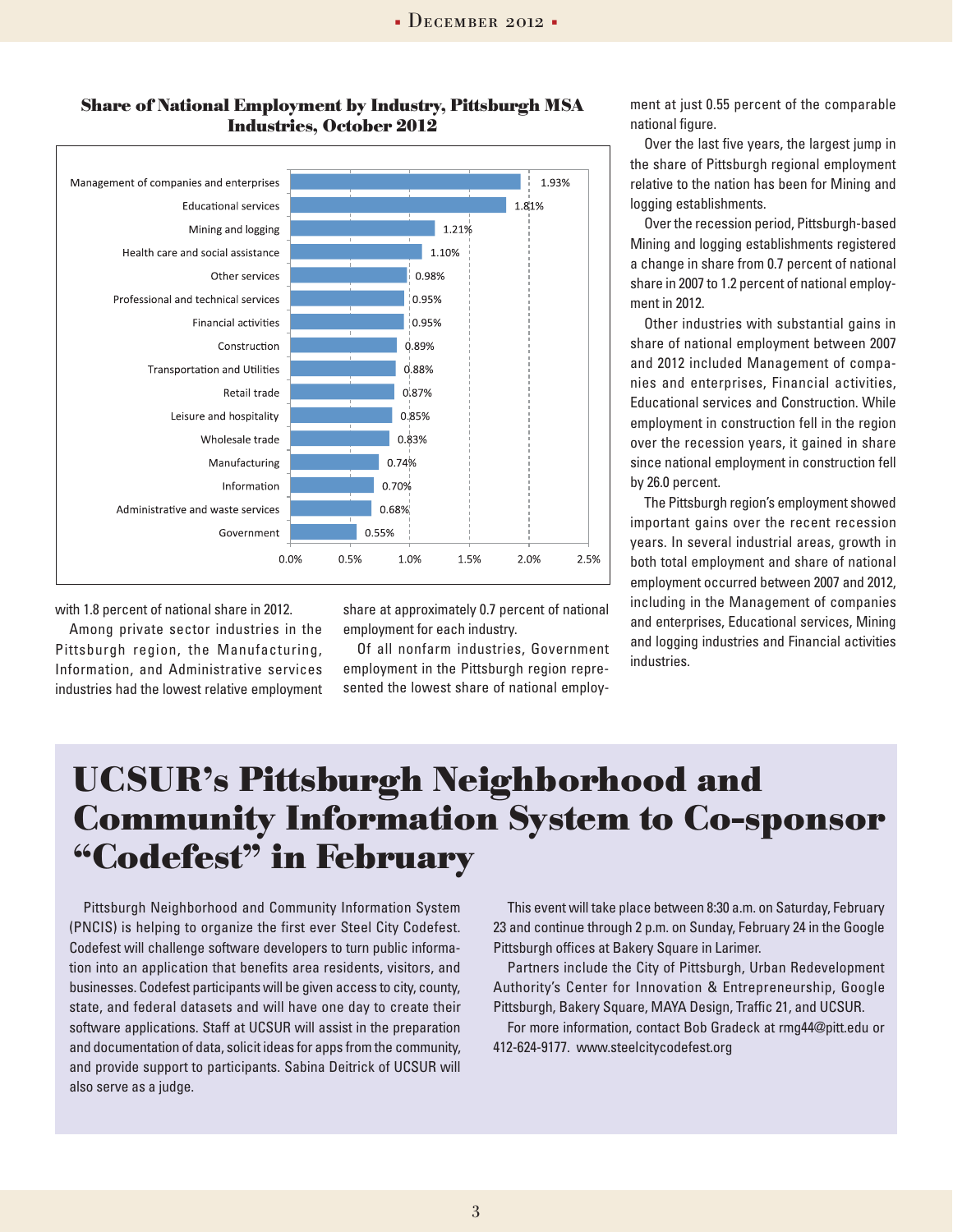### **Quality of Life in Allegheny County: Differences by Race from UCSUR's Quality of Life Survey**

 *continued from page 1*

We analyzed the subjective QOL results from the survey with secondary data available from the Census Bureau and UCSUR's Pittsburgh Neighborhood and Community Information System (PNCIS), a collection of property and neighborhood data. Linking QOL survey data to PNCIS information provides contextual analysis for subjective responses in understanding how residents view their living conditions.

First, white and African American respondents in Allegheny County generally agreed on whether quality of life in the region has improved over the past few years (see Table 1), with 29.1 percent of African American respondents perceiving recent improvements in the region, compared to 27.0 percent of white respondents with the same positive view of regional change.

The survey included a number of questions focused on overall quality of life and community and built environment issues, including:

1. How would you rate your neighborhood or local community as a place to live?

2. How would you rate the region as a place to live?

3. How would you rate the overall quality of public recreational areas in the region, such as parks, trails or playgrounds?

4. How would you rate the physical conditions of other houses or buildings in your neighborhood?

For Allegheny County respondents, nearly half reported that their neighborhood or community was an excellent or very good place to live, while one quarter felt that their neighborhood or community was only a fair or poor place to live (see Figure 1).

However, respondents' perceptions of their community as a place to live showed differences by geography: 43 percent of City of Pittsburgh respondents viewed their neighborhood or community as an excellent-tovery good place to live, while just over half of respondents living in the rest of Allegheny County outside the city gave their community or neighborhood these top ratings.

Consistently across the four QOL measures

### **Table 1. Rating of Change in Regional Quality of Life over the Past Few Years, by Race of Respondent**

| Race                   | <b>Improved</b> | <b>Declined</b> | <b>Stayed the same</b> |
|------------------------|-----------------|-----------------|------------------------|
| <b>White (417)</b>     | 27.0%           | 22.9%           | 50.1%                  |
| African American (316) | 29.1%           | 29.1%           | 41.8%                  |
| <b>Total (772)</b>     | 27.0%           | 24.3%           | 48.7%                  |

*Source: 2011 Pittsburgh Quality of Life Survey, UCSUR*

above, significant differences were found by race of respondents (see Table 2). While white respondents had strongly favorable ratings of their communities and the region as places to live, African Americans, on average, were more likely to rate these indicators much lower.

In rating their community or neighborhoods, 62.1 percent of white respondents gave an excellent or very good rating, while 10.8 percent rated their communities as fair or poor places to live. This provides a stark contrast to African Americans' views on the same question.

Just about one quarter of African American respondents viewed their neighborhood or community as an excellent or very good place to live, while 41 percent rated their neighborhood or community as a fair-to-poor place to live.

African American respondents gave somewhat higher ratings for the quality of their public recreation and the physical conditions of buildings in their neighborhoods than their ratings for their community and region as a place to live, but, nonetheless, these ratings were significantly lower than white survey respondents' ratings.

Differences by race are even more pronounced when age is considered. Here we show results for respondents' rating their neighborhood or community as a place to live, but results are similar for the other three questions. (see Figure 2). For instance, just over 35 percent of African American respondents between 18 and 29 years of age rated their community or neighborhood as a fair or poor place to live, compared to only 16 percent of white respondents in that age group. Conversely, over 60 percent of young

#### **Figure 1. Allegheny County Respondents: Rate Your Neighborhood or Community as a Place to Live**

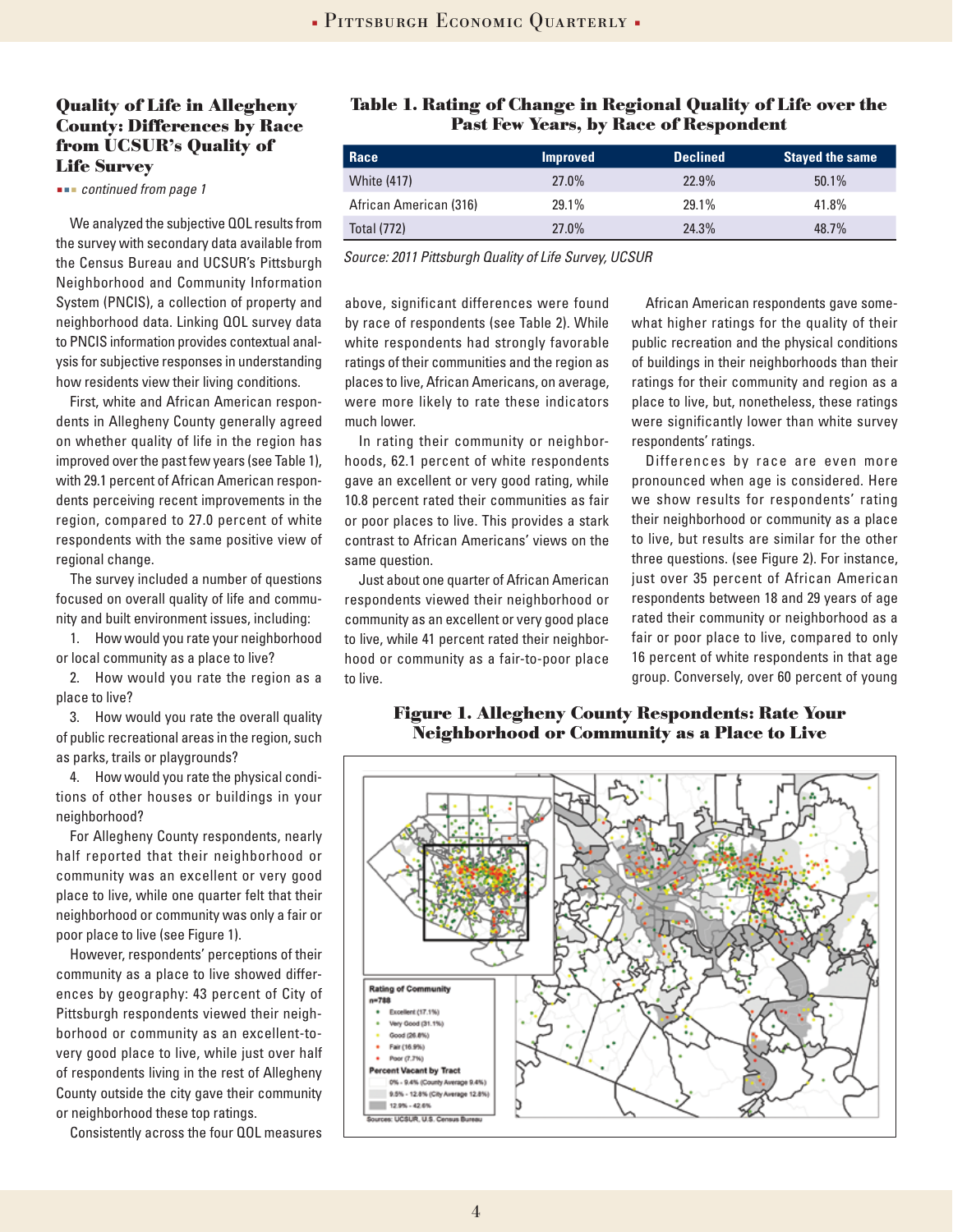| <b>RATE</b>                                                                 | <b>Excellent</b> | <b>Very Good</b> | Good           | <b>Fair</b>   | Poor          |
|-----------------------------------------------------------------------------|------------------|------------------|----------------|---------------|---------------|
| Your neighborhood or<br>community as a place to live                        |                  |                  |                |               |               |
| White<br>African American                                                   | 25.3%<br>$9.0\%$ | 36.8%<br>15.4%   | 27.1%<br>34.6% | 7.3%<br>25.6% | 3.5%<br>15.4% |
| Region as a place to live                                                   |                  |                  |                |               |               |
| <b>White</b>                                                                | 19.0%            | 48.4%            | 23.7%          | 6.7%          | $2.2\%$       |
| African American                                                            | 5.0%             | 23.8%            | 27.5%          | 36.2%         | 7.5%          |
| Quality of public recreation                                                |                  |                  |                |               |               |
| White                                                                       | 23.7%            | 40.3%            | 26.2%          | 8.1%          | 1.8%          |
| African American                                                            | 15.2%            | 26.6%            | 21.5%          | 21.5%         | 15.2%         |
| Physical conditions of other<br>houses or buildings in your<br>neighborhood |                  |                  |                |               |               |
| White                                                                       | 18.6%            | 40.8%            | $30.0\%$       | 7.6%          | $3.0\%$       |
| African American                                                            | 6.3%             | 29.1%            | 35.4%          | 26.6%         | 2.5%          |

### **Table 2. Ratings, Select Indicators of Quality of Life, by Race of Respondent**

*Source: 2011 Pittsburgh Quality of Life Survey, UCSUR*

white respondents thought their communities or neighborhoods were very good or excellent places to live, while only 18 percent of young African Americans had the same community rating.

Differences by race for these QOL ratings continue to extend through all cohorts. White respondents across all age groups consistently registered good or excellent ratings of their communities as a place to live, at or near 60 percent.

Among African Americans, there were greater differences across age groups in how respondents rated their community or neighborhood, with African Americans aged 45-64 years giving their communities higher ratings than other age groups.

When other data are related to these survey findings, a consistent set of socio-economic relationships is revealed. Negative correlations were found between the four QOL indicators with lower levels of education, including respondents with a high school education or less and some college, but not a degree.

PNCIS data revealed that quality of life on these measures was also negatively related to a set of neighborhood building conditions. These four quality of life measures were negatively correlated and statistically significant with higher levels of properties in tax delinquency, higher foreclosure rates, and greater percentages of vacant property.

Positive correlations between the quality of life measures shown and the built environment were found for residential sales prices and owner occupancy of residential units.

Finally, and interestingly, survey respondents were asked about their personal happiness. By a number of examinations, we found that though personal happiness measures were positively correlated with our QOL measures, they were not significantly related to the set of built environment and socio-economic measures, and unlike the QOL measures discussed, these happiness indicators were not significantly distinct by race.

*For more on UCSUR's 2011 Pittsburgh Quality of Life Survey, please see the Web site at www.ucsur.pitt.edu.*



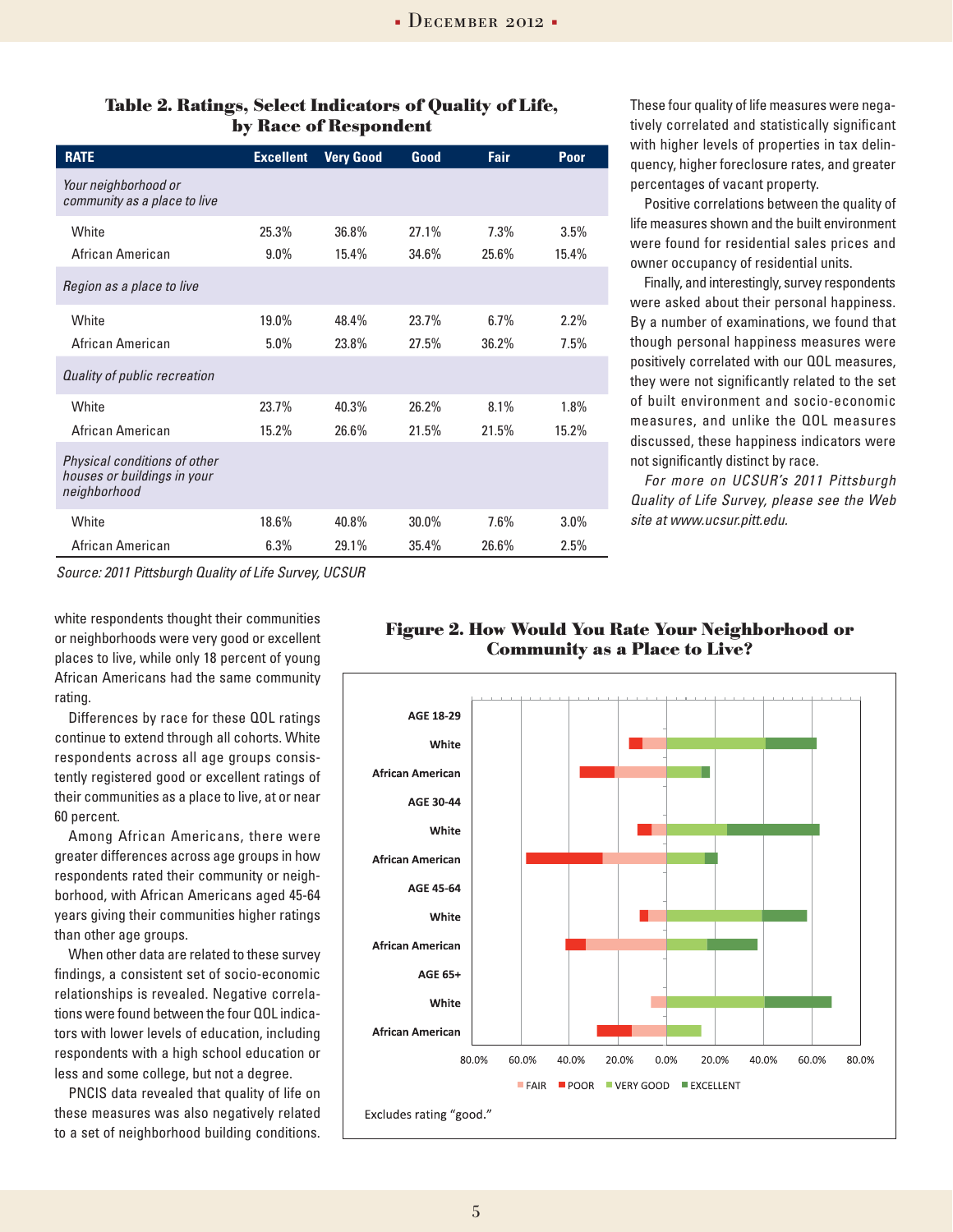## **Allegheny County Property Tax Delinquency in 2011**

Recent data released from Allegheny County and analyzed through the Pittsburgh Neighborhood and Community Information System (PNCIS) has shown high levels of property tax delinquency in parts of the county.

In 2011, there were 48,796 parcels that were delinquent in their Allegheny County property taxes. This represents nearly nine percent of the total taxable parcels in the county. In several municipalities, over thirty percent of the taxable parcels were tax delinquent in 2011, with the small municipalities of Wall and Haysville having the highest shares of tax delinquent parcels.

In Allegheny County, tax delinquent properties totaled nearly \$6.2 million in unpaid taxes.

Property tax delinquency data for all parcels in Allegheny County were obtained from the Allegheny County Treasurer's Office. The number of taxable parcels was obtained from the Allegheny County Office of Property Assessments.



Treasurer, and the number of taxable parcels was provided by Allegheny County's Office of Property Assessment in October 2012.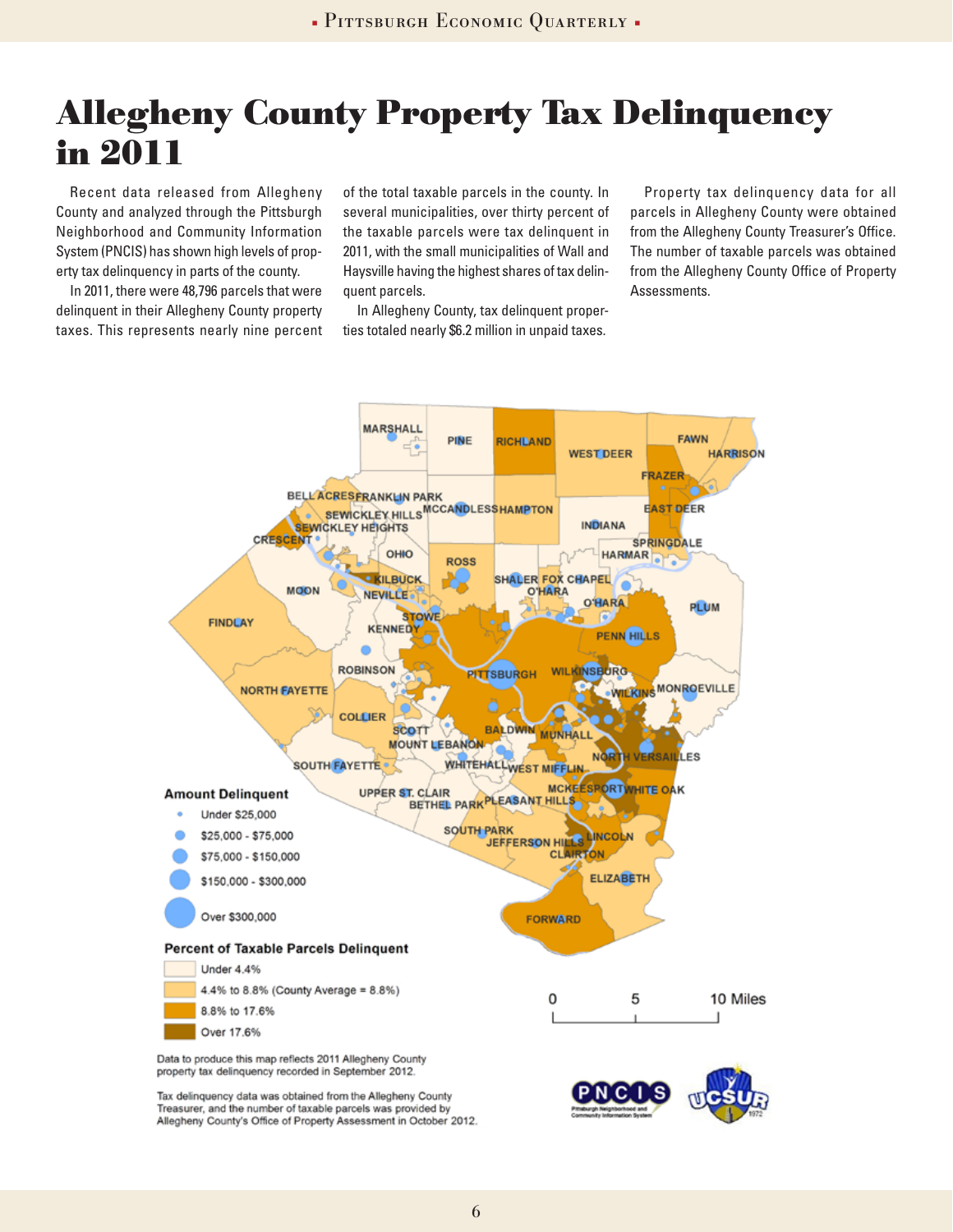**Table 1: Allegheny County Property Tax Delinquency: Top Ten Municipalities by Percent of Tax Delinquent Taxable Parcels, 2011** 

| Rank           | <b>Municipality</b>     | <b>Tax</b><br><b>Delinguent</b><br><b>Parcels</b> | Taxable<br><b>Parcels</b> | <b>Percent</b><br><b>Delinguent</b> |
|----------------|-------------------------|---------------------------------------------------|---------------------------|-------------------------------------|
| 1              | Wall                    | 245                                               | 588                       | 41.7%                               |
| 2              | Haysville               | 33                                                | 83                        | 39.8%                               |
| 3              | North Braddock          | 1,270                                             | 3,311                     | 38.4%                               |
| 4              | <b>Braddock</b>         | 703                                               | 1.873                     | 37.5%                               |
| 5              | Duguesne                | 916                                               | 3,228                     | 28.4%                               |
| 6              | McKeesport              | 3,108                                             | 11,248                    | 27.6%                               |
| $\overline{7}$ | Clairton                | 1,311                                             | 4,831                     | 27.1%                               |
| 8              | Wilkinsburg             | 1,856                                             | 7,065                     | 26.3%                               |
| 9              | <b>Braddock Hills</b>   | 251                                               | 1.081                     | $23.2\%$                            |
| 10             | Homestead               | 363                                               | 1,613                     | 22.5%                               |
|                | <b>Allegheny County</b> | 48.796                                            | 553.846                   | 8.8%                                |

#### **Table 2: Allegheny County Property Tax Delinquency: Top Ten Municipalities by Value of Delinquent Taxes, 2011**

| <b>Rank</b>    | <b>Municipality</b>     | <b>Tax Delinquent</b><br>Value | <b>Tax Delinquent</b><br><b>Parcels</b> |
|----------------|-------------------------|--------------------------------|-----------------------------------------|
| 1              | Pittsburgh              | \$1,697,479                    | 15,515                                  |
| 2              | Penn Hills              | \$286,720                      | 1,930                                   |
| 3              | Wilkinsburg             | \$210,581                      | 1,856                                   |
| 4              | McKeesport              | \$182,592                      | 3,108                                   |
| 5              | South Fayette           | \$137,327                      | 201                                     |
| 6              | Ross                    | \$121,496                      | 708                                     |
| $\overline{7}$ | Monroeville             | \$121,190                      | 500                                     |
| 8              | North Versailles        | \$104,615                      | 1,115                                   |
| 9              | West Mifflin            | \$100,551                      | 738                                     |
| 10             | Plum                    | \$96,923                       | 447                                     |
|                | <b>Allegheny County</b> | \$6.151.654                    | 48.796                                  |

## **Spring 2013 Urban and Regional Brown Bag Seminar Series**

The Urban and Regional Analysis program is happy to announce its Spring 2013 Urban and Regional Brown Bag Seminar Series. The seminar series focuses on issues of importance to urban and regional scholars and practitioners. All seminars are held at UCSUR at 3343 Forbes Avenue (across from Magee Womens Hospital of UPMC) from noon – 1:30 p.m. The public is invited.

#### **Friday, February 1, 2013: Jane Claugherty, MsC, ScD, and Jesse Carr University of Pittsburgh School of Public Health** *Title: "How do Residents Define their Neighborhood Using Online Tools? Results from Pittsburgh and New York City"*

This research uses a participatory mapping tool to capture how people perceive the size and shape of their neighborhoods, and how these perceptions differ across the city. The research also compares the perceptions of neighborhoods by residents to a city's administrative neighborhood designations.

#### **Friday, February 15, 2013: Claudia Coulton, PhD, MSW, Case Western Reserve University**

#### *Title: "Residential and School Mobility: Implications for Place-Based Initiatives"*

Place-based initiatives are an increasingly important policy option for improving outcomes for low-income children and families. Recent research findings from ten cities suggest that place-based initiatives may need to impact mobility behaviors in order to reach their goal or reducing disparities in outcomes for low income families.

#### **Friday, February 22, 2013: Tracy Neumann, PhD, Wayne St. University**  *Title: "Social, Spatial, and Economic Transformations in Deindustrializing Cities"*

Cities that have gone through deindustrialization over the past half-century have experienced very different social, spatial, and economic outcomes. Dr. Neumann will share her comparative observations of deindustrialization in her presentation.

#### **Friday, March 22, 2013: David W. Bartelt, PhD, Temple University** *Title: "Mapping Vacancy, Delinquency, and Abandonment: Constructing Useful Indices in an Imperfect Data Environment"*

Siloed information systems raise challenges for cities looking to address long-term issues of blight, vacancy, and abandonment. Dr. Bartelt will discuss several initiatives that have built connections across these silos in Philadelphia, including the city's Neighborhood Transformation Initiative, a court-ordered foreclosure mitigation project, and a city "open data" strategy.

#### **Friday, April 12, 2013: Jennifer S. Evans-Cowley, PhD, AICP, The Ohio State University**

#### *Title: "Micro-Participation: Community Engaging in Planning with Social Media"*

Social media technologies such as Facebook and Twitter have been used for community engagement in numerous planning processes. In her presentation, Dr. Evans-Cowley will explore the extent to which social media can be used to maximize input in a planning process while minimizing time and costs to the public.